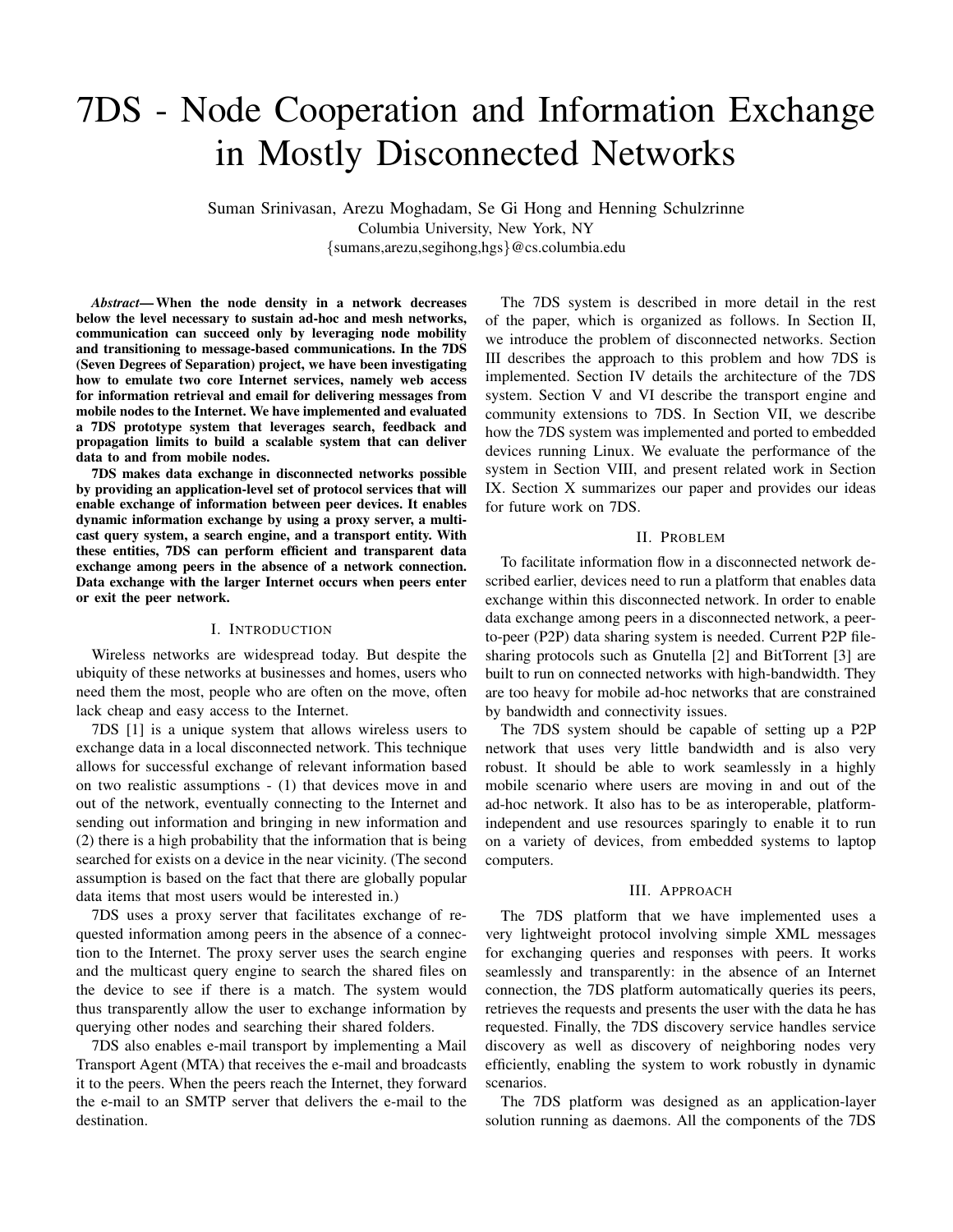

Fig. 1. The overall structure of the 7DS system, showing the search, multicast and transport engines

system can be fully utilized by popular existing software by simply changing a few settings, such as the proxy server setting on the browser for HTTP traffic, or the SMTP mail server on the e-mail client for e-mail traffic. Further, the 7DS components may, if required, be implemented as transparent proxies so that no reconfiguration of the client software will be needed at all.

## IV. ARCHITECTURE OF THE 7DS SYSTEM

The 7DS system consists of application-level services and CGI executables. The components of the 7DS system consist of a proxy server, web server, search engine, multicast engine and a transport engine.

The proxy server provides the intelligence to the 7DS system, routing requests to the Internet or peers depending on whether connectivity is present or not. The web server provides the user interface and also allows files to be exchanged using the HTTP protocol. The search engine enables local searches, while the multicast engine enables searches across peers.

These binaries were developed at Columbia University's Internet Real-Time Lab and tested on several platforms. The components are described in this section. The details of the implementation and experiments are discussed in Section V.

#### *A. Zero Configuration Networking setup*

The discovery protocol of the 7DS system is mainly based on the Zero Configuration Networking specification (ZeroConf) [4]. ZeroConf enables devices to obtain IP addresses for network connectivity without a central DHCP server. It uses multicast DNS (mDNS) for name resolution, and either DNS Service Discovery (DNS-SD), Simple Service Discovery Protocol (SSDP) or Service Location Protocol (SLP) for service discovery.

In our implementation, IP addresses are allocated through a discovery protocol with a cross-platform implementation of Zeroconf called Howl [5]. (We will be using Apple's Bonjour [6] in future versions.) The 7DS discovery program uses Howl to publish a service description using ZeroConf publishing services to all the clients that are listening for the publish message. The program also acts as a ZeroConf subscriber so that it can receive messages that are being published. As services are removed and added, the discovered services are stored in memory. This enables the system to find services and their locations without a discovery server such as DNS Service Discovery.

#### *B. Proxy Server*

The proxy server listens to incoming HTTP requests. Based on the type of request and whether the device is connected to the Internet or not, the proxy server decides to serve the request from the cache, the Internet or through querying other 7DS system nodes via the 7DS multicast engine. The proxy server serves as the interface between the user, the Internet and other 7DS peers.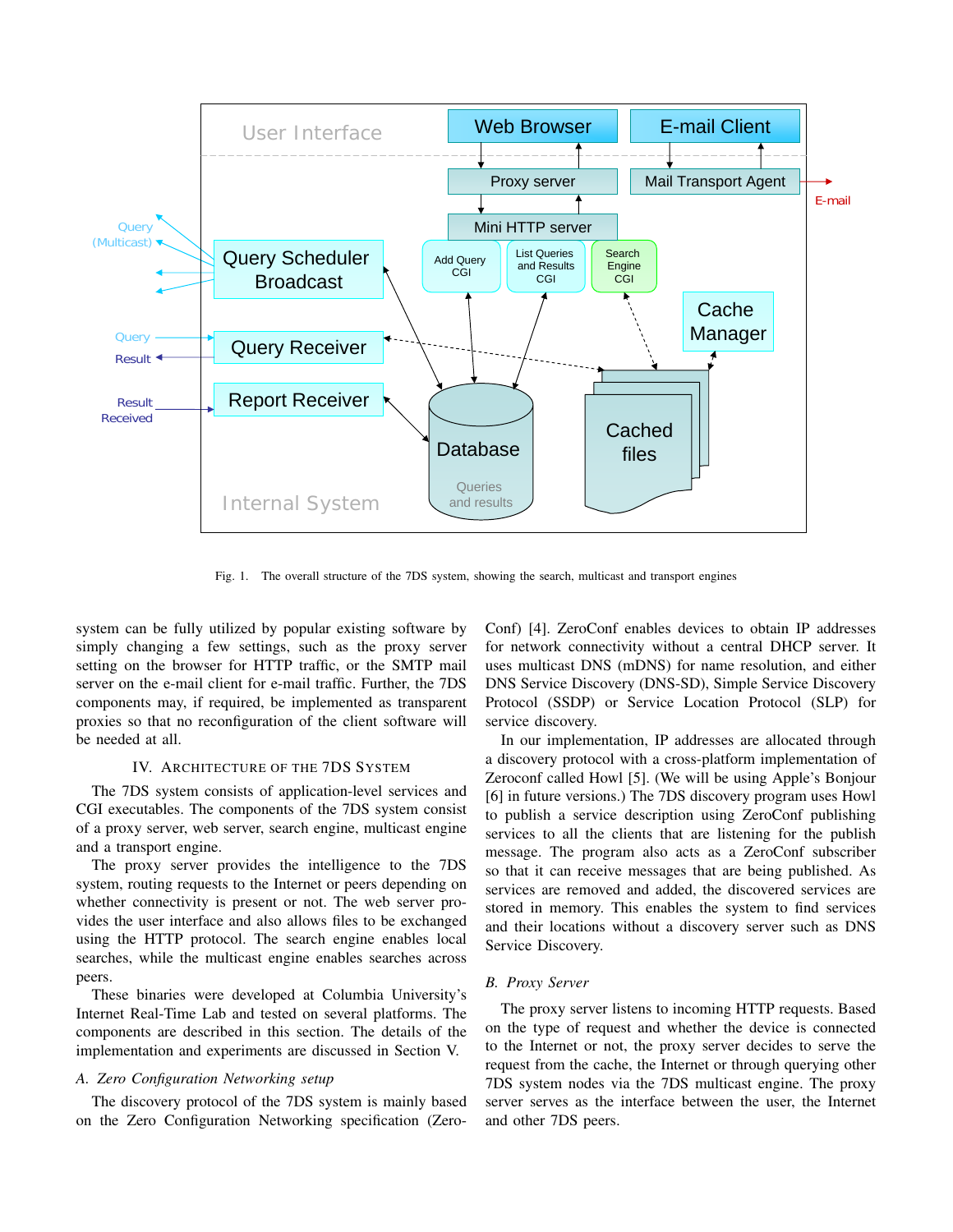

Fig. 2. The algorithm of the 7DS proxy server for handling HTTP requests

The proxy server, based on the incoming query, retrieves the data object most relevant to the user's request from the local cache or the Internet, in that order. The proxy server uses the libcurl [7] library in order to retrieve files over the network.

The algorithm used by the 7DS server to decide how to serve the client's request is outlined in Fig. 2. A separate service thread is created to handle each client.

## *C. Local Web Server*

The web server on the 7DS system serves two functions. First, it runs the web-based user interface to the 7DS system. Secondly, it works together with the proxy server to display local cached results in the absence of Internet connectivity.

The web server should be capable of running on embedded devices. One such small open-source web server is thttpd [8]. The thttpd binary is only 49 KB in size, making it suitable for embedded devices. Another web server that is slightly larger in size but has more features is called lighttpd [9]. In addition, any web server that supports CGI and PHP can be used in conjunction with the 7DS system.

The 7DS system uses a folder where shared files are placed. This directory can be searched and indexed by the 7DS system components.



Fig. 3. The 7DS search page shows results for a keyword search. The results correspond to matching files in the local cache.

#### *D. Search Engine*

The working of the search engine and the multicast engine are shown in Fig. 1.

The search engine is built using the Swish-e library [10] that indexes HTML and XML files for keyword searches. Other file formats, such as Microsoft Word, Adobe PDF documents, and popular image formats such as JPEG, PNG and GIF, can also be indexed through suitable plugins. The Swish-e plugin that indexes the images by filename (JPG, PNG and GIF) was built at the Internet Real-Time Lab.

The search engine is a CGI binary that runs on the local web server. It provides the user the ability to find files corresponding to the requested keyword that exist in the device's internal database/cache.

A screenshot of the 7DS search engine in operation is shown in Fig. 3.

## *E. Cache Manager*

The cache manager is a daemon that runs in the background at frequent intervals. The default interval is 20 seconds, but this can be modified through the configuration files. The cache manager checks if there have been any updates to the cache where the shared files reside and updates the indexes used to search the cache if necessary. If there have been no updates to files in that directory, then it just goes to sleep without taking any action.

# *F. Multicast Query Engine*

The multicast query engine is used to exchange information among peers in the network. The user first enters a query through the 7DS web-based user interface. This query is added to the device's internal database. The user is then presented with a dynamic page that lists the results corresponding to the user's query. This dynamic page, which is generated by a CGI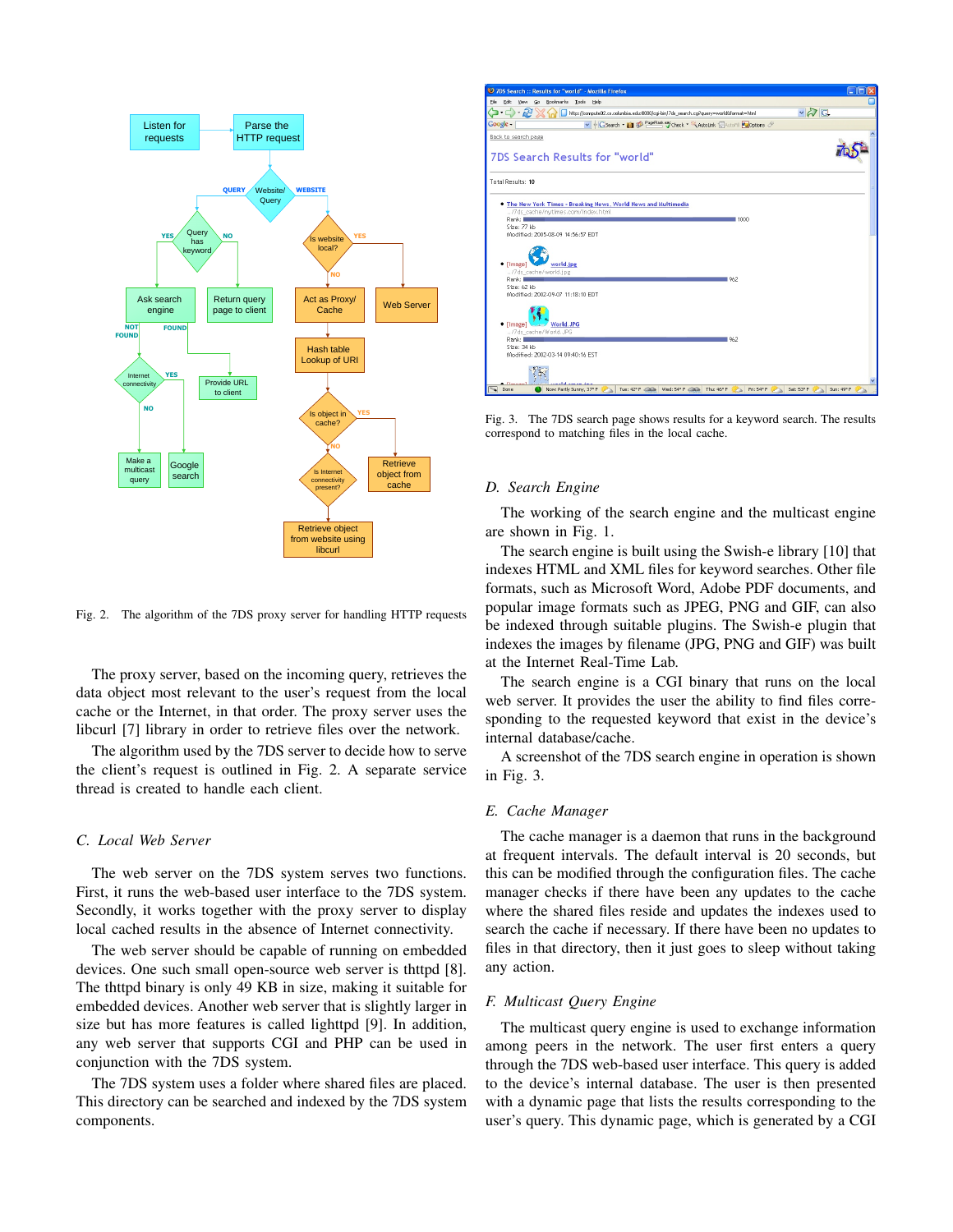binary, refreshes every 10 seconds and provides the user with an updated result list.

# VI. COMMUNITY EXTENSIONS

For the multicast system to work seamlessly, the following components are needed.

The queries, results and corresponding peers are stored in a SQLite query database, which is a small-footprint, open-source database engine [11]. Unlike the larger and more popular database engines, SQLite does not require a daemon to handle SQL requests and is hence very suitable for our project.

The query scheduler broadcast engine broadcasts the query list in an XML-encoded string to the network. It reads the list of queries, encodes them in an XML-formatted string and broadcasts the string on a multicast packet. It sleeps for a small interval (20 seconds by default) and then resumes and broadcasts again.

The query receiver listens for incoming packets. Upon receiving a query list, it runs a local search on the device using the search engine. If related information is present, it encodes it in a RSS-based XML format [12] and sends the XML as a response in UDP packets to the requesting peer.

The report receiver listens on a UDP port for packets sent by the query receiver. Upon receiving the XML packet containing the response, it decodes and parses the XML. It adds the information about the queries, corresponding results and peers to the database table while avoiding duplication.

In addition to the daemon components that are running on the device, several CGI programs invoked by the web server provide the user interface to allow the user to add queries and to view the results. The CGI query page allows a user to add a query to the database. The CGI results page lists the queries that were made and also shows the results corresponding to each query. The results page automatically refreshes at regular intervals to return the latest results to the user.

#### V. TRANSPORT ENGINE

In addition to functioning as a query/response system, 7DS is also designed to perform data gathering and data delivery. The core communication protocol for this part is SMTP [13].

The SMTP server listens to incoming messages and dumps those which should be propagated through the network to the local Message Transfer Agent (MTA). The MTA unit later relays them to its neighboring MTAs. The SMTP server also takes care of managing and storing all the received e-mails in each 7DS mobile node.

The SMTP server receives the emails from the clients and creates a SHA1 hash of the email and recipient information. When the 7DS node meets another node, its MTA goes through the hash-table and the email directory, reads all the stored emails and sends them to the peer's MTA. When the node is connected to the Internet, the Transport Engine sends the e-mails to the intended recipient. Because of problems with e-mail duplication, we will explore the possibility of filtering the e-mails through a single server in future versions.

The library used to implement SMTP functionality is libESMTP [14].

We are currently working on extensions to the basic 7DS system to add user community functionality. While the services detailed above enable a user to share popular information that originates from centralized web servers, the community extensions will allow users to create their own objects such as events, calendars, maps and recipes and share them with other users..

The community extensions provide the user with a webbased interface through which the user can enter information for an event or another type of object. The data is stored in an XML file whose schema corresponds to a RELAX NG schema [15] for that object. Users can also define their own object types using another web-based interface that provides them with an easy-to-use interface to generate new RELAX NG schemas without having to understand the format.

The community extensions are currently under development.

#### VII. IMPLEMENTATION

The first version of the 7DS system written in C has been completed and tested on several platforms. A running 7DS system can be downloaded from the 7DS project web page [16]. 7DS has been compiled and tested on regular desktop versions of Linux, a small-footprint Linux running on an embedded platform called WRAP [17], as well as Windows and Mac OS X.

#### *A. Experimental Setup*

We ran the 7DS code on several computers in order to test the different parts of the system and see whether they performed as expected in providing Internet services in a disconnected network. Files from a few test websites were placed in 7DS caches of the different computers. Searches were performed to check whether the searches were successful and if files were found and transferred successfully.

The computers and devices that ran the 7DS code were all set up and tested in two wired networks (Computer Science department and Electrical Engineering department), one wireless network (Columbia University's Engineering School) and one ad-hoc network (in Columbia's COMET Lab). Our pilot test ran on Red Hat Linux, Windows, Mac OS X as well as an embedded system running a small-footprint Linux called LEAF.

#### *B. Porting 7DS to WRAP*

This section has details about how 7DS was packaged to run on PC Engines' WRAP (Wireless Router Application Platform). The WRAP platform presented several challenges.

The WRAP system is a board that is approximately the size of an adult's palm. The processor is a National Semiconductor Geode x86. It also has a network interface card and a wireless card. Our WRAP board boots off a 32 MB Compact Flash (CF) card attached to the board's card reader.

We installed a popular embedded version of Linux called Linux Embedded Application Firewall (LEAF) [18] on the CF card and configured it to boot from the CF card on the WRAP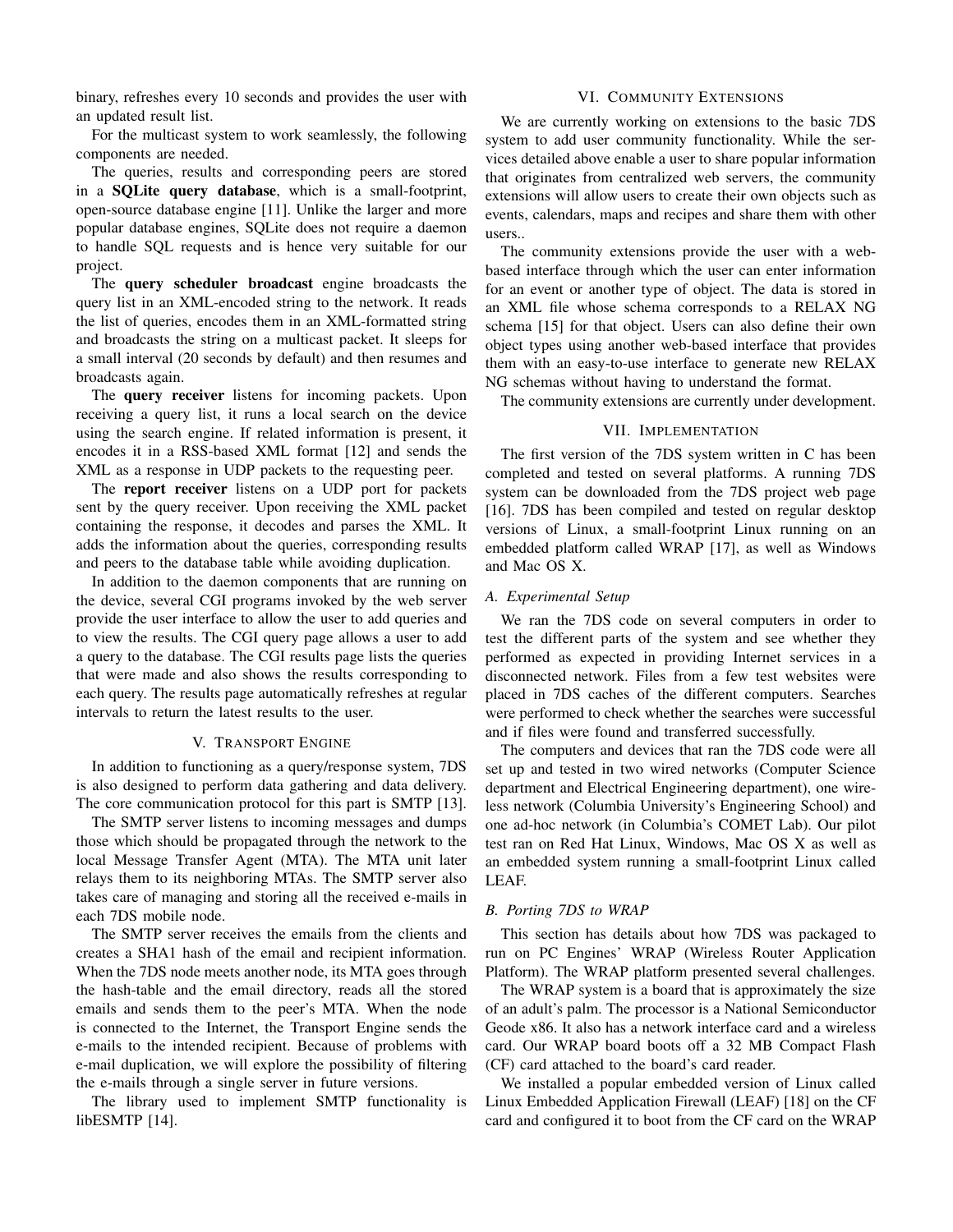

Fig. 4. The inside of the WRAP platform. The hand and the pen in the picture show how small the WRAP board is.



Fig. 5. 7DS running on the WRAP platform. The screenshot shows a Windows HyperTerminal terminal interface with the WRAP board through a serial port connection. The WRAP board runs the *query scheduler broadcast* which broadcasts packets with the queries.

board. LEAF is a stripped down version of Linux that boots off most IDE, memory or other devices with a small-footprint kernel. Packages are added via LRP files which contain the binaries and metadata for running them.

The 7DS system was repackaged for LEAF by packaging the binaries in the LRP format. Also, because of the absence of libraries necessary for running 7DS on the LEAF platform, we also repackaged glibc 2.3, libcurl, swish-e, Howl and other Linux libraries in the LRP format.

# *C. 7DS on Linux, Mac OS and Windows*

7DS was initially built on the Linux platform, and now exists as a GNU-style source distribution that can be built with configure/make commands. We are currently porting the 7DS system to run on the Mac OS X and Windows platforms as well.

7DS has now been compiled and tested on the Mac OS X 10.4 platform as well. In addition to the development utilities that come with Mac OS X, a packaging system called



Fig. 6. The cache manager component running on a Mac OS X system

DarwinPorts [19] needs to be installed. DarwinPorts provides an open source packagement management system for the Mac OS platform. A screenshot of 7DS components running under Mac OS X is shown in Fig. 6. 7DS has also been ported to the Windows platform using the Cygwin [20] shell and GNU utilities that come with Cygwin. We are currently working on packaging the software binaries for easy installation on the Mac OS and Windows platforms.

#### *D. Porting 7DS to Windows Mobile*

While the original 7DS code was implemented in Linux, 7DS clearly benefits from having a Windows Mobile version as well. This would be a first step towards porting 7DS to a PDA or Smartphone platform, since the major Smartphone platforms almost exclusively support Windows Mobile as a development and runtime environment. A version of 7DS for Windows Mobile is currently under development.

#### VIII. PERFORMANCE EVALUATION

Yuen and Schulzrinne [21] have carried out an analytical study of the feasibility and performance of the 7DS system in disconnected networks. In particular, they have compared time-based and hop-based Time to Live (TTL) schemes. Some of their results are summarized below in the subsection analyzing performance evaluation of the 7DS e-mail system.

An important aspect of performance improvement measurements depends on the presence and density of wireless Access Points (AP). 7DS itself will benefit nodes in disconnected networks, allowing them to retrieve or send information through peers to the Internet, but absolute performance improvements in some applications - like e-mail sending - will depend on the AP density. If performance measurement is done in a state like North Dakota, where the population density - and hence wireless AP density - is low, the delay in e-mails reaching the server is much larger. However, in a densely populated area like Manhattan, 7DS will be of more use and help in reducing delays dramatically. A study performed in February 2002 [22]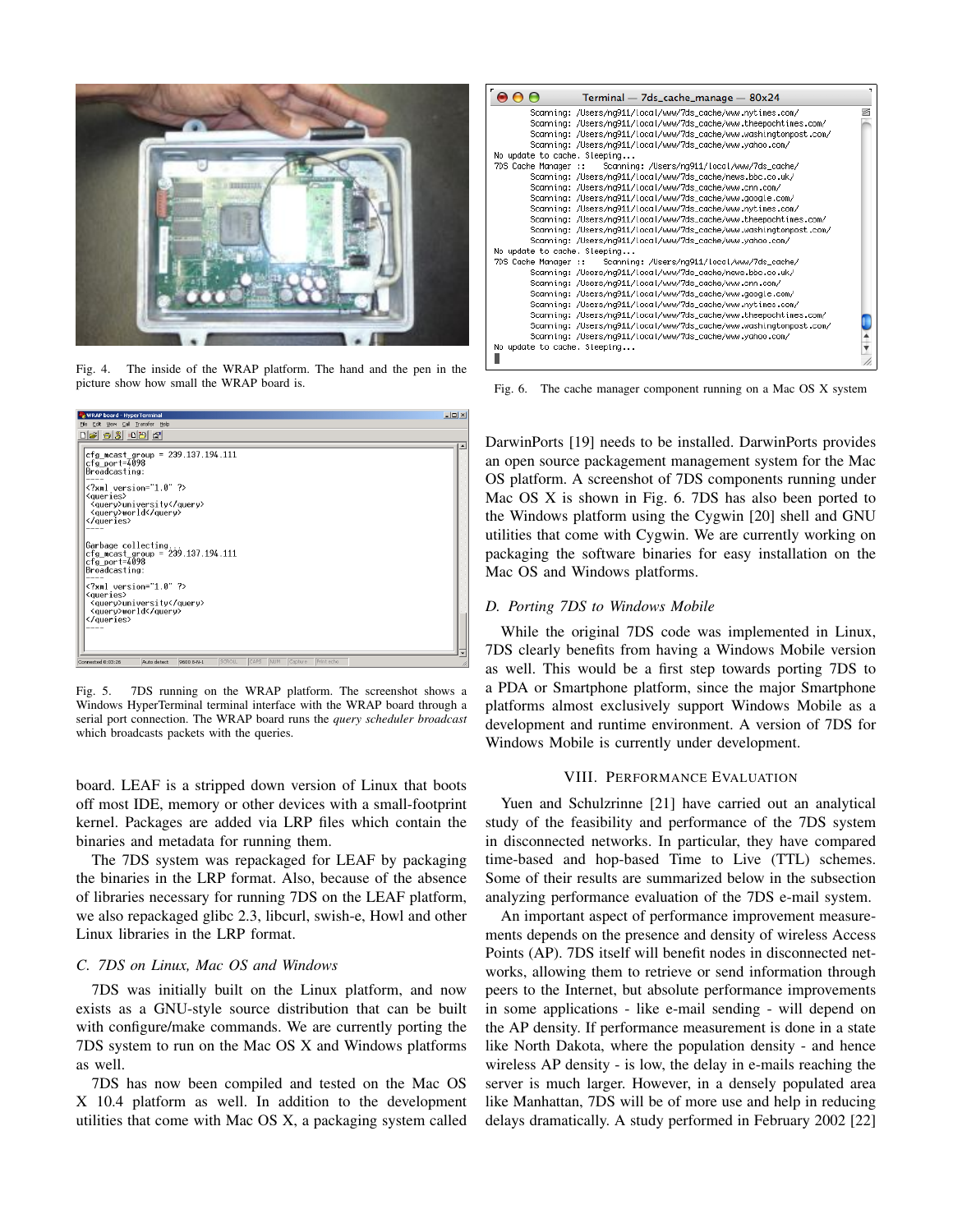shows that there are over 13,000 wireless APs deployed in most areas of Manhattan.

## *A. E-Mail Performance*

We will look at e-mail performance in detail. The most critical part of the e-mail delivery process is the amount of time the e-mail spends in the 7DS network itself. Once the e-mail reaches the Internet, delays are extremely minimal (in the order of seconds). Hence, we will attempt to quantify the performance boost due to 7DS in terms of improvement in delay while the node is in the 7DS network.

Yuen and Schulzrinne [21] find that message delivery in most of their target scenarios is of the order of 100 seconds, which is quite reasonable. They also find a e-mail queue storage size of 50 messages when the wireless AP is seventeen minutes away, 65 messages when the AP is thirty-four minutes away and 127 messages when the AP is eighty-three minutes away. Given the moderate size of e-mail messages, we believe that the storage-delay tradeoff is quite worthwhile.

Without 7DS, each node would have had to wait to get to the AP itself, and the delay would have been five to ten times as large. Even though more e-mails are stored on behalf of peers, the storage costs are a small price to pay for the reduction in delay.

## *B. Webpage Sharing*

Unlike e-mail, sharing of webpages or websites is much more dependent on the data present in the local network. Hence, 7DS will highly improve performance when websites are requested in a disconnected network. Studies have shown that distribution of webpages in terms of popularity follows Zipf's law [23] [24]. Since the most popular pages will be requested by most of the nodes in the network, several of the nodes would have an updated version of the requested pages in their cache and could return them to the node that requests the webpage. Even though the page is slightly outdated, the retrieval of this information is still more useful than having to wait to get Internet connectivity.

#### IX. RELATED WORK

It should be noted that several of the projects presented here, while similar in design to 7DS, are targeted at solving problems with mobile ad-hoc networks. While 7DS can be applied in a mobile ad-hoc network, it is meant to run on all disconnected networks where peers can interact.

In terms of file sharing, Gnutella [2] and BitTorrent [3] are the first two applications that come to mind. However, these protocols are designed to work with always-connected clients. Further, the base protocols for peer-to-peer file sharing applications are very inefficient and use a lot of packets to communicate and exchange files. These involve too much overhead for a mobile network.

JXTA [25] is a library that enables development of XMLbased P2P protocols to allow peers in a network to interact with each other. However, just like the Gnutella and BitTorrent networks, JXTA is suitable for devices that are often connected to the Internet.

Hayes and Wilson [26] have built a platform based on Gnutella for sharing files on a peer-to-peer mobile ad-hoc network. However, they use the Gnutella protocol which includes routing capabilities that are not needed in the 7DS system. The 7DS protocol is much lighter and requires very little data to be exchanged. Further, by virtue of being an application level service, it is abstracted from the underlying network. Hence, in contrast to Hayes' work that runs only on Bluetooth, 7DS is capable of running on any network, be it Bluetooth, Ethernet, Wi-Fi or other networks.

Klemm, Lindemann and Waldhorst [27] have built a P2P file-sharing system called ORION (Optimized Routing Independent Overlay Network) for mobile ad-hoc networks. It uses an overlay network that combines application level query processing with network layer route discovery for file sharing. 7DS' multicast system works similarly, but without requiring a routing system. Further, 7DS enables a whole set of network applications, not just file sharing.

iClouds [28] is another P2P application that enables information sharing in mobile environments. iClouds is built on the J2ME platform. iClouds uses a UDP ping/pong mechanism to discover nearby services. In contrast, 7DS uses ZeroConf for service discovery. The iClouds' "virtual notice board" concept using information exchange of iHave and iWant lists is similar to 7DS' forthcoming community extensions, even though they are implemented differently. The 7DS community extensions allow a user to define his own class and object to share with the community.

Proem [29] is a platform similar to the 7DS system. Like 7DS, it is meant for P2P sharing on disconnected mobile adhoc networks. Proem is a protocol stack that allows other developers to build on top of it, but is not an application itself that can be deployed like 7DS. Again, in contrast with 7DS, Proem is also built on Java.

Earlier versions of the 7DS system were developed several years ago [1] [30], but they were written in Java. Our current implementation was built from ground-up in C, and it is hence smaller and faster than the previous version. Further, our implementation is small enough to be run on embedded systems with limited computing power.

## X. FUTURE WORK

As future work, we would like to complete work on the 7DS community extensions and port 7DS to Windows and Windows Mobile platforms. We would also like to make the system more modular and open, so users and developers will be able to develop applications or tools for disconnected IP networks that run on top of the 7DS system.

#### XI. CONCLUSION

The 7DS system developed so far appears to fulfill its role in serving as a platform for exchanging information in a disconnected network. The components we have built so